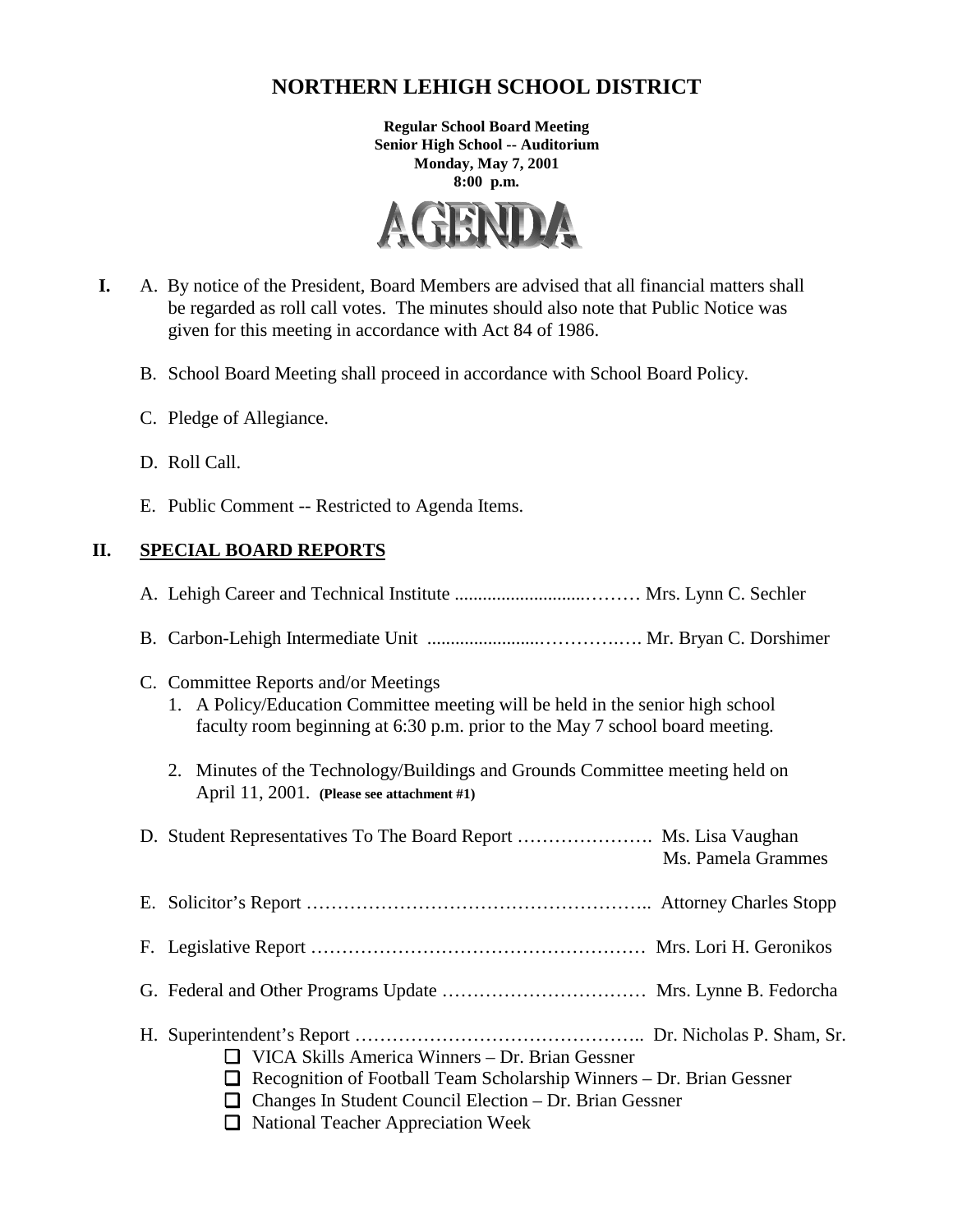I. Executive Work Session

#### **III. PERSONNEL**

- A. Nomination(s) for Appointment
	- 1. Non-Instructional

| a. Andrea Thomson*          |                                                        |
|-----------------------------|--------------------------------------------------------|
| Assignment:                 | Special Education Aide – Slatington Elementary School  |
|                             | Replacing Lori Vernon, who resigned.                   |
| Salary:                     | \$8.38 -- $6\frac{1}{2}$ Hours Per Day/5 Days Per Week |
| <b>Effective Date:</b>      | April 16, 2001                                         |
| *60 Day Probationary Period |                                                        |

#### B. Substitutes

- 1. Non-Instructional
	- a. Approve the following substitute secretary at the 2000-2001 substitute rate of \$6.25 per hour:

Ardith J. Erle

b. Approve the following substitute aide at the 2000-2001 substitute rate of \$6.25 per hour:

Donna Meixsell

C. Substitute Secondary Saturday Detention Monitor

Appoint Steven Zong, Temporary Vacancy Replacement teacher in the junior high school, as a Substitute Secondary Saturday Detention Monitor for the junior/senior high schools for the remainder of the 2000-2001 school year, effective May 5, 2001. He will work on an as-need basis, working Saturdays from 8:30 a.m. to 11:30 a.m. for the remainder of the 2000-2001 school calendar year that warrants detention coverage at a salary of \$50.00 for each Saturday worked.

- D. Accept the resignation of David Papay as Senior High Student Council Advisor at the end of the 2000-2001 school year. **(Please see attachment #2)**
- E. Co-Curricular Appointments for 2001-2002

Head Boys Basketball Coach – Richard Oertner - \$6164.00 Assistant Boys Basketball Coach – Richard Mantz - \$4006.00 Assistant Boys Basketball Coach – Dennis Rehrig - \$4006.00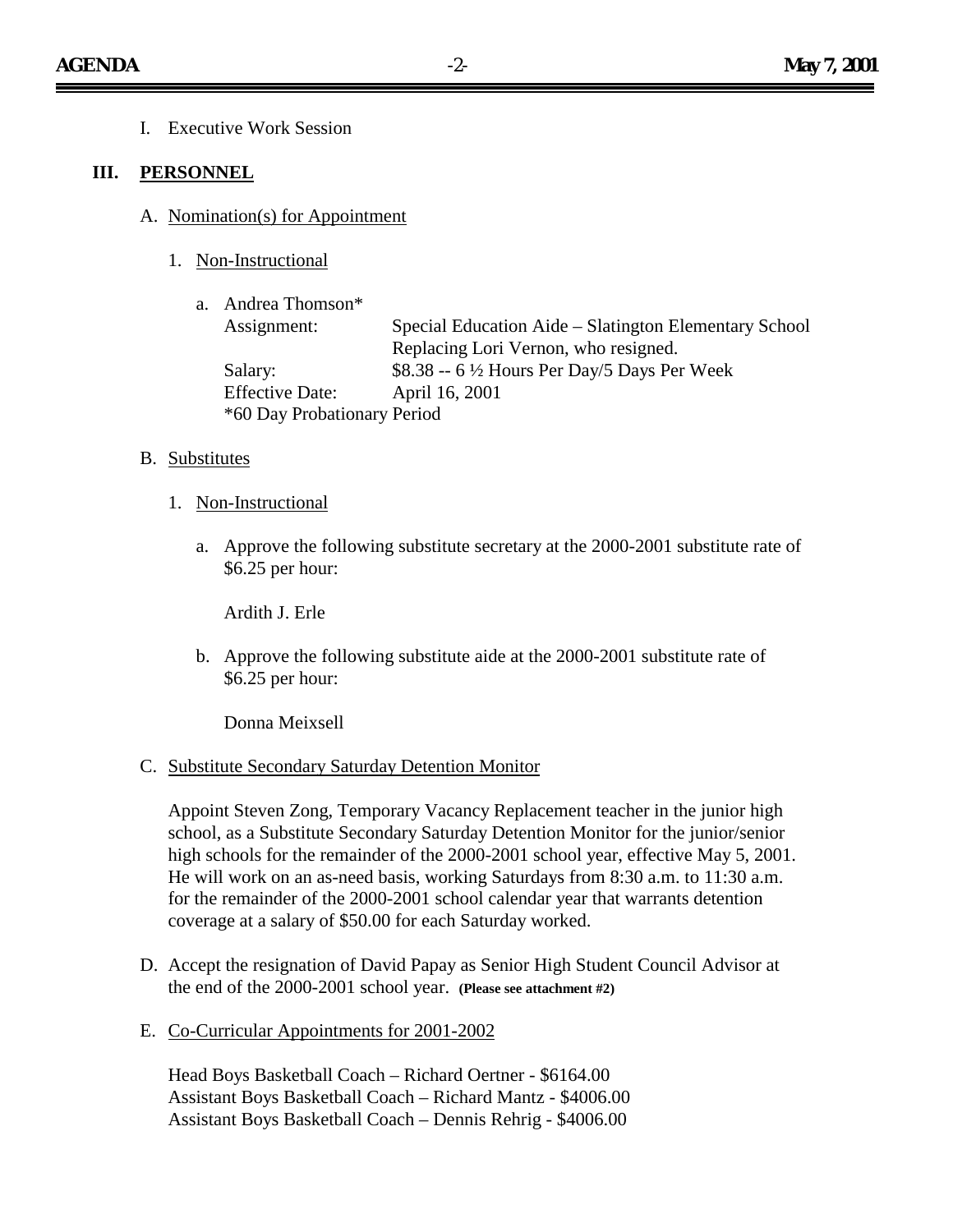Head Girls Basketball Coach – David Redline - \$6164.00 Assistant Girls Basketball Coach – Jason Reinhard - \$4006.00 Head Wrestling Coach – Todd Herzog - \$6164.00 Assistant Wrestling Coach – Brent Herzog - \$4006.00 Assistant Wrestling Coach – Glenn Serfass – \$4006.00 Cheerleader Advisors – Lil Borger & Lisa Kern - \$2724.00 (Shared Stipend) Sr. High Winter Intramural – Winter Track - Bryan Geist - \$722.00 Sr. High Winter Intramural – Weightlifting - Steve Hluschak - \$722.00 Sr. High Winter Intramural – Weightlifting – James Tkach - \$722.00 Sr. High Scholastic Scrimmage – Denise Turoscy - \$722.00 Debate Advisor – Scott DeLong - \$1236.00

#### F. Request for Leave Without Pay

Debra Siglin, Slatington Elementary fifth grade teacher, requests permission to take a day without pay on May 4, 2001. Her request will not be considered a precedent for future requests per correspondence received from the Northern Lehigh Education Association.

#### G. Summer Custodian/Maintenance Employees

Approve to employ ten (10) regular and two (2) alternate summer custodial/maintenance employees to work from June 11, 2001 through August 31, 2001. Rate per hour is \$5.15.

# **IV. POLICY**

#### A. Conferences Authorized and Approved By Board

- 1. Approve the request of Suzanne Gower, Peters Elementary sixth grade teacher, to attend the CESTA (Commonwealth Excellence in Science Teaching Alliance) conference at Messiah College from July 22-25, 2001. Expenses include \$125.00 for registration, \$45.00 for travel, for a total cost of \$170.00. This request was approved by the district's Continuing Professional Education Committee.
- 2. Approve the request of Dr. Nicholas Sham to attend the 2001 Superintendents' Technology Leadership Conference in Hershey from July 23 to 26, 2001. Expenses include \$290.00 for registration, \$48.00 for travel, \$600.00 for lodging, for an approximate cost of \$938.00.
- 3. Approve the request of Laurie Newman, Special Education Coordinator, to attend the Pennsylvania Association of School Board Officials Workshop entitled "Simplifying Special Education Issues: A Guide to Understanding the Program" on April 25, 2001 in Allentown. Expenses include \$109.00 for registration and will be paid for through IDEA funds.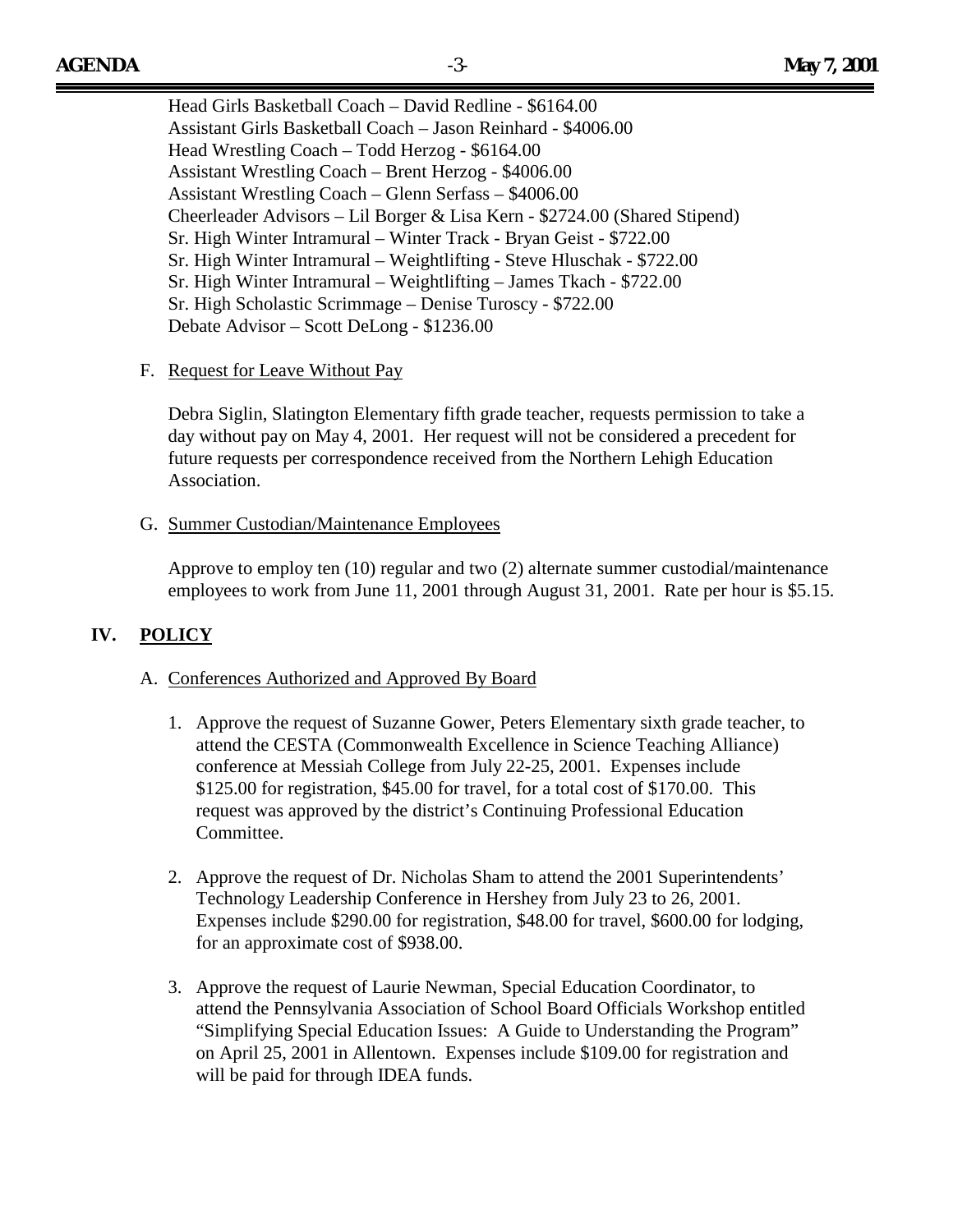4. Approve the request of Marjorie Hennet, School Psychologist, to attend a conference entitled "Shaking in Shadows – Assessment, Intervention and Treatment of Anxiety and Depressive Disorders in Adolescents sponsored by Foundations of Behavior Health in Horsham, PA on May 18, 2001. Expenses include \$55.00 for registration, \$45.00 for travel for a total cost of \$100.00 and will be paid for through IDEA funds.

### B. New Board Policy –  $1<sup>st</sup>$  Reading

Approve new school board policy #706.1 Disposal of Surplus Property, Obsolete Equipment, and Real Estate, as presented after second reading. **(Please see attachment #3)**

C. Approve the Northern Lehigh Middle School Student Activities Fund Statement for the month of March 2001. **(Please see attachment #4)**

#### D. Attendance of a Non-Resident Student

In accordance with School Board Policy #202, approve the request of a  $10^{th}$  grade student attending Northern Lehigh High School, whose living arrangements have been changed, to remain in attendance for the remainder of the 2000-2001 school year. **(Please see attachment #5)**

#### E. Student Representatives To The Board

Appoint Nicholas Sander as a Student Representative to the Board for the 2001-2002 school year. Nicholas has been elected as the junior representative to the board and will serve from September 2001 through June 2002. Pamela Grammes will continue to serve as the senior representative to the board until June 2002.

### **V. CURRICULUM AND INSTRUCTION**

A. Approve the Northern Lehigh School District 2001-2002 Proposed School Calendar, as presented in **attachment #6.**

### B. Dwight D. Eisenhower – Title II Federal Program

The administration recommends that funds for the 2001-2002 school year from the Title II Dwight D. Eisenhower Mathematics and Science Education Act become part of a cooperative project in science and mathematics as proposed and coordinated by the Carbon Lehigh Intermediate Unit #21. The project will allow teachers from Northern Lehigh School District, and other school districts as well, to attend I.U. inservice conferences in science and mathematics. The cooperative moneys will pay for presenter fees, materials, substitute fees, mileage and lunch.

### C. Summer Band Camp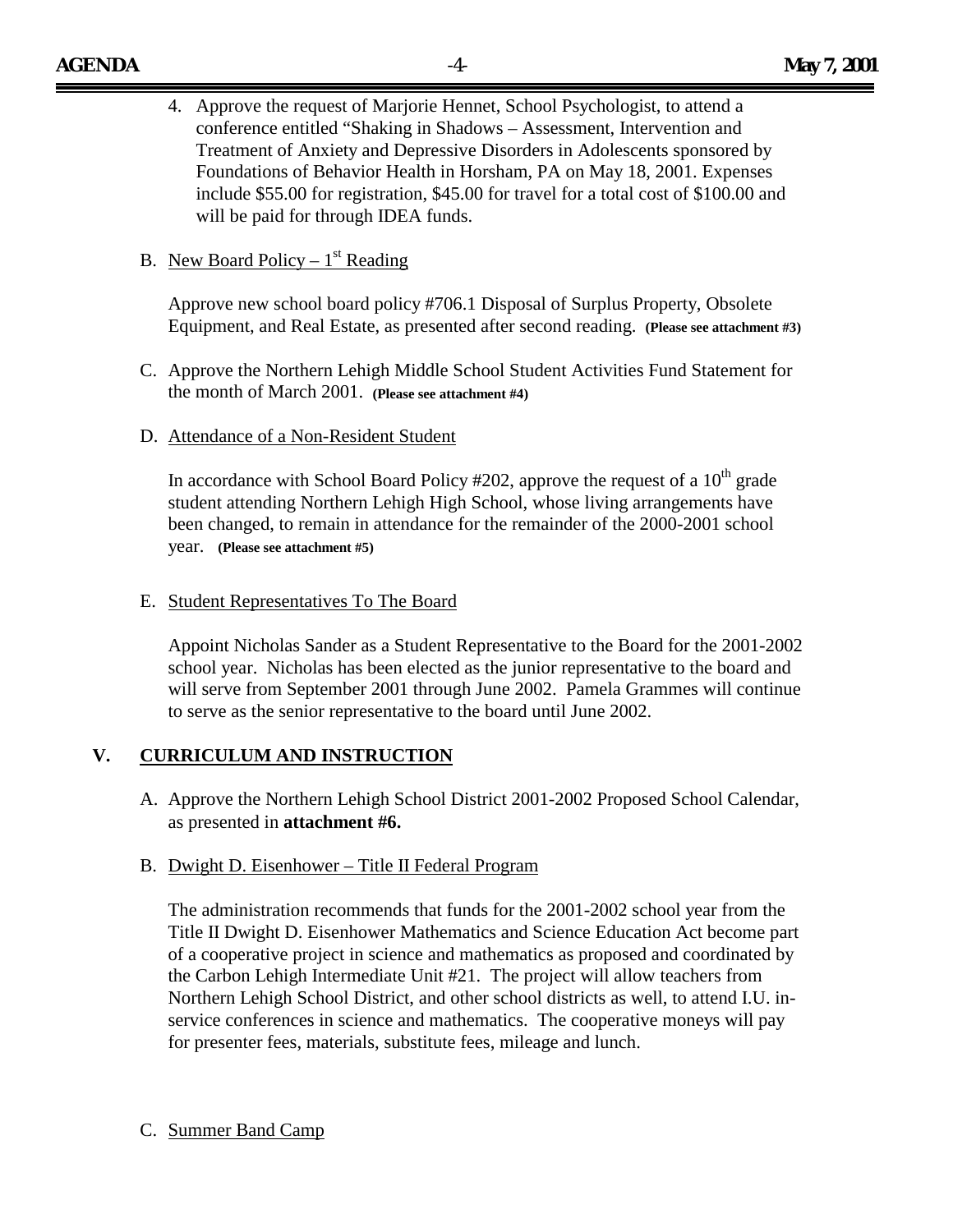Approve a tuition fee of \$25.00 per student for a six-week elementary summer band program and also approve a stipend of \$900.00 for summer band program director Terry Jenkins for the summer of 2001. **(Please see attachment #7)**

### **VI. OLD BUSINESS**

### **VII. NEW BUSINESS**

#### **VIII. FINANCIAL**

#### A. Abatements

Consider abatement of per capita taxes for the resident(s) that fall within the guidelines as listed in **attachment #8**.

- B. Approve payment of bills from the Construction Account. **(Please see attachment #9)**
- C. Approve a refund for overpayment of Walnutport Real Estate Taxes for the property owners as listed for the month of April 2001. **(Please see attachment #10)**
- D. Approve the Arthurs Lestrange Cash Management Portfolio Summary for the month of March 2001. **(Please see attachment #11)**
- E. Approve the purchase and placement of a school sign at the Peters Elementary School. The elementary Parent Teacher Association will reimburse the district for all costs. **(Please see attachment #12)**

#### F. Change Order Request

Approve a change order request for the Northern Lehigh High School additions and renovations project to install a  $6'0''$  x  $7'4''$  double door from the cafeteria addition into the faculty dining room at a cost of \$3417.00. **(Please see attachment #13)**

G. Award Bid

Accept and approve the recommendation of Environmental Abatement Associates, Inc. to award the bid for removal of asbestos-containing materials from designated areas of the Northern Lehigh Junior High School to the lowest responsible bidder, Wyoming S. & P. Inc., of Wilkes-Barre, PA with a base bid of \$113,800.00. **(Please see attachment #14)**

H. Approve renewal of a service agreement with MetroCall. Their fee for the 2001-2002 school year will be \$29.85 per month for three pagers plus an additional fee of \$.18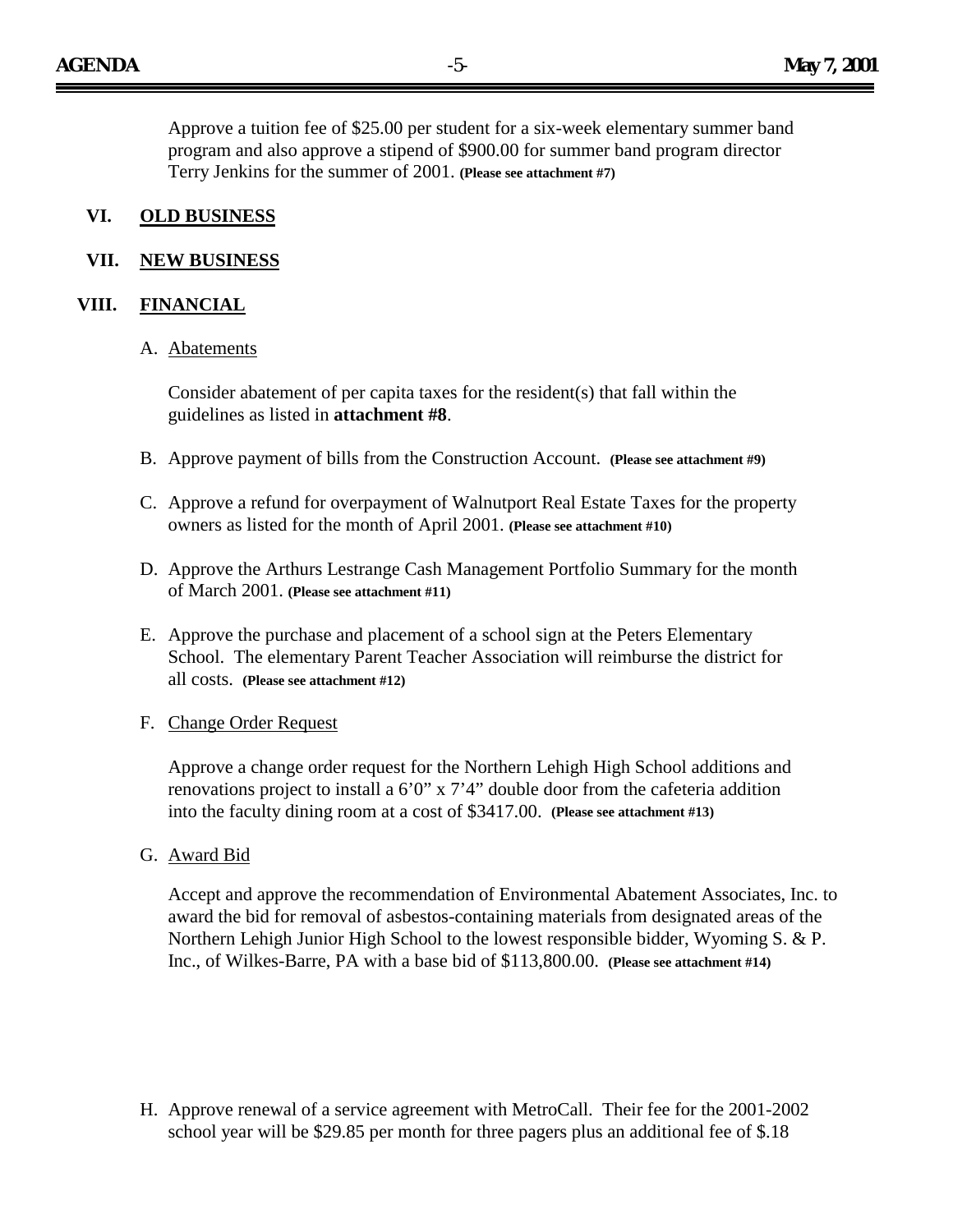a month for three pagers for the Federal Universal Service Fund. This reflects an increase of \$2.52 over last year's fee.

- I. Approve renewal of a service agreement with Simplex Time Recorder Company for fire alarm monitoring services for the 2001-2002 school year at all four buildings for \$1440.00. This total reflects an increase of \$42.00 over last year's agreement.
- J. Approve renewal of a service agreement with Altronics Security System for basic monitoring and supervised openings and closings for all four buildings for the 2001-2002 school year at a cost of \$2,235.00. This total reflects a \$ 44.00 increase over last year's agreement.
- K. Renew an agreement for pest control with J.C. Ehrlich Co., Inc. according to the following monthly rates, beginning July 1, 2001 and ending on June 30, 2002. This is a total cost of \$2196.00 or a decrease of \$468.00 over last year's rates.

| Peters Elementary School \$588.00 Annually | Junior High School - \$564.00 Annually           |
|--------------------------------------------|--------------------------------------------------|
| Senior High School - \$564.00 Annually     | Slatington Elementary School - \$480.00 Annually |

### L. Budgetary Transfers

- 1. Approve budgetary transfers within the 2000-2001 budget to cover purchase of striper for the Athletic Field. **(Please see attachment #15)**
- 2. Approve budgetary transfers within the 2000-2001 budget to cover expenses for new computers. **(Please see attachment #16)**

# M. Appoint Auditors

Appoint the firm of Gorman & Freeh, Certified Public Accountants, to perform the annual audit, without the Annual Financial Report, for the fiscal year ending June 30, 2001. Their fee for the engagement is \$13,600, and includes the cost of the General Fund Audit (\$10,400), the Earned Income Tax Audit (\$1,150), and the Single Audit (\$2,050). Their renewal fee is an increase of \$800.00 for the General Fund, \$75.00 for the Earned Income Tax Office, and \$100.00 for the Single Audit. The total fee for the Single Audit is necessary for compliance with the Single Audit Act of 1996.

N. Distribution of the 2001-2002 Lehigh Career and Technical Institute Budget.

# **IX. LEGAL**

# **X. CORRESPONDENCE**

# **XI. INFORMATION**